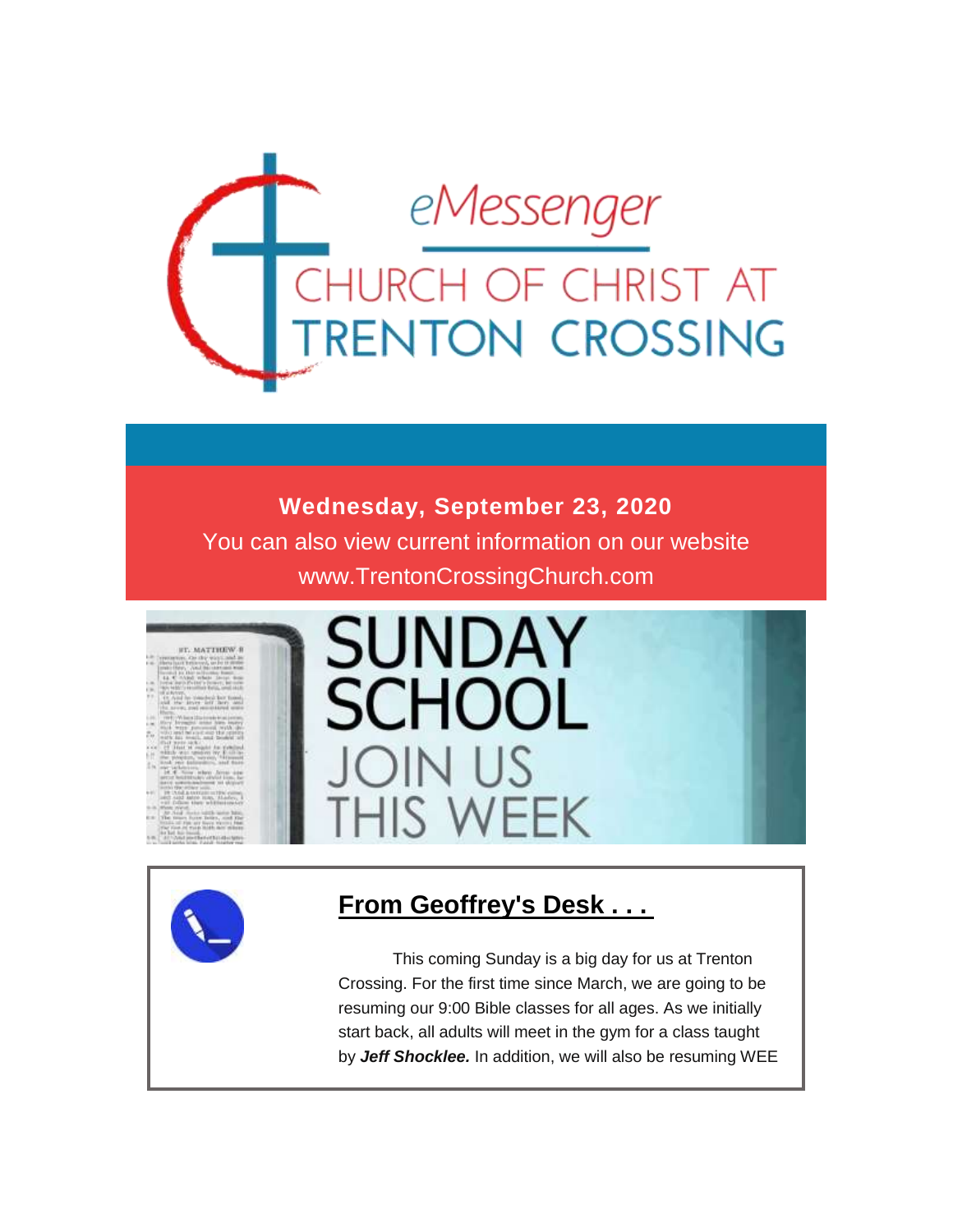Study (a special teaching time for ages 3 through Pre-Kindergarten) during our sermon time. The new location for now will be the Elementary wing (through the front right doors in the gym. And during the song before the lesson, all children are invited to put their contributions in the Children's Change buckets on the stage. As I have said many times, we are working through these various adjustments, and occasionally, things even change from week to week. We continue to appreciate your understanding.

 I want to thank everyone who took one or more M.A.G.I. boxes home with them. The items you put inside will bless children during this coming holiday season. The M.A.G.I. project is a ministry of *Healing Hands International,* a ministry of Churches of Christ. Even though we are asking for all boxes to be returned **this coming Sunday, September 27,** there is still time for you to stop by the building, grab a box or two, and help out if you like. And for those of you who have your boxes, be sure to bring them back this Sunday.

 Finally, on **Sunday, October 4, between 5 and 6pm,** we will be having a "Rolling Reunion" to honor our members who have not been a regular part of our assemblies lately due to the circumstances surrounding COVID-19. I will be sharing details about this event in this Sunday morning's assembly. Be listening for more about that.

 *-gs-*

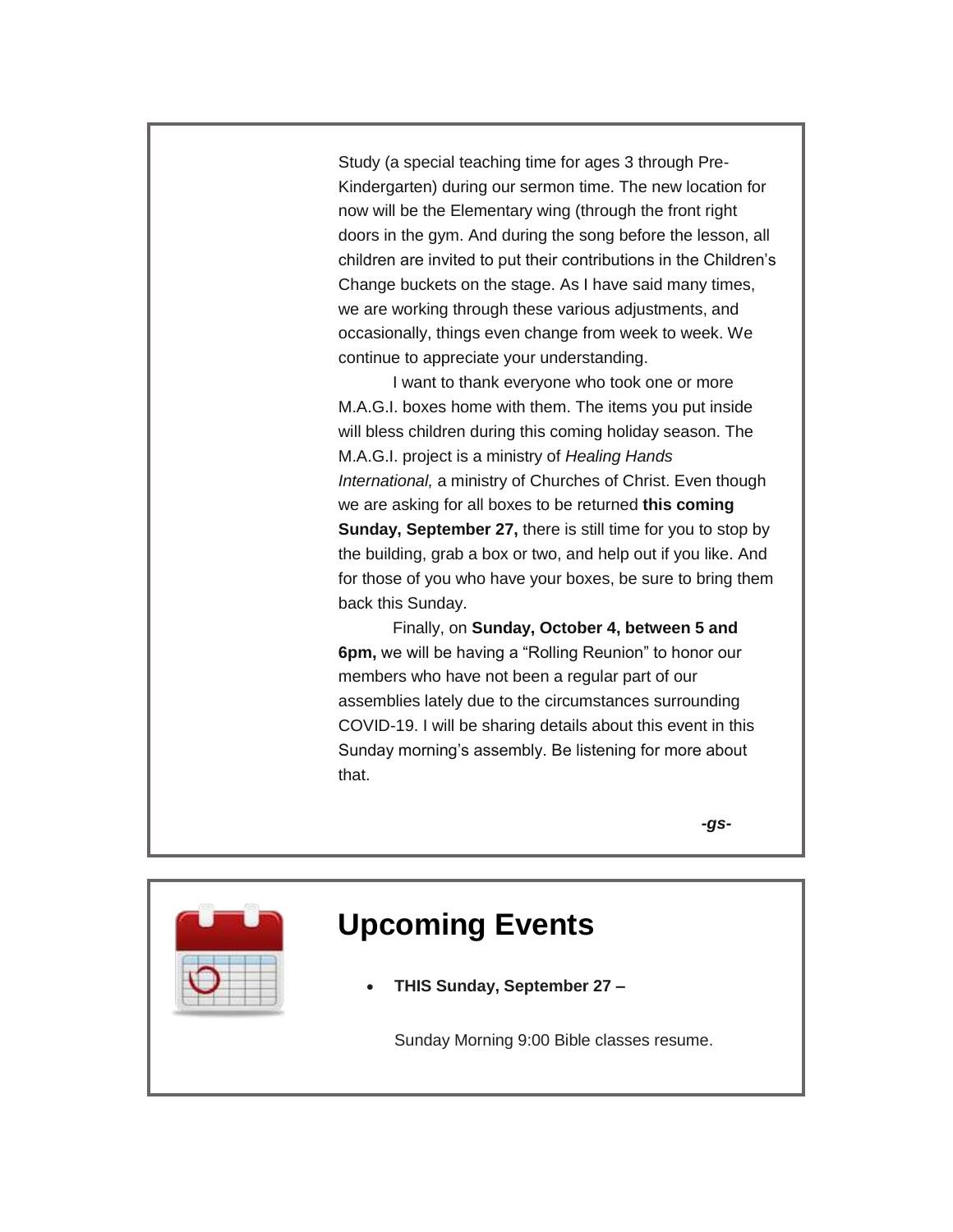WEE Study will be offered for ages 3-Kindergarten in the Elementary Wing during our lesson time.

Ministry 937, a class for special needs children which meets during our lesson time, will also be resuming. The class will meet in the Elementary Wing.

- **Sunday, October 4 -** Baby Shower for Andrew and Autumn Gettelfinger.
- **Sunday, October 4 -** TC Rolling Reunion
- **Thursday, October 8 -** Dorcas Ministry, 6pm
- **Friday, November 6-Saturday, November 7**

**-** "Lessons on Life, Love, and Loss" workshop hosted by Dean Miller at Hilldale Church of Christ. RSVP by calling the office at Hilldale or visiting their website. Registration is free and lunch on Saturday is included. There is a flyer on the "Sign-Up Board" in our Worship Center.

**More information about Upcoming Events can be found in the box below.**

# **Church News**

**Sunday School and Wee Study - THIS** 

**SUNDAY,** we are resuming our 9:00 Sunday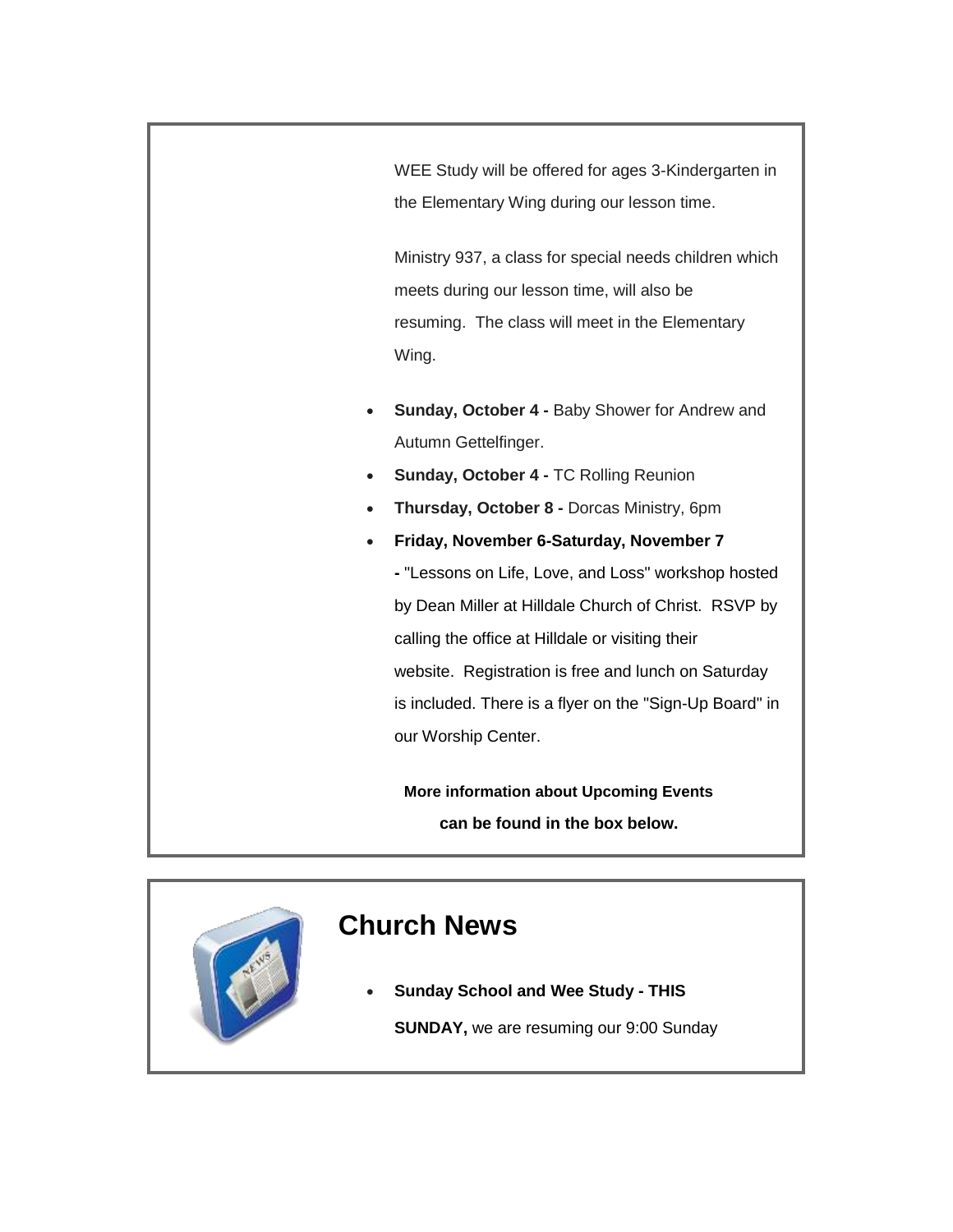morning Bible classes and Wee Study Sunday! We hope to see everyone here!

- **Wheelchair Lift -** Someone has donated a wheelchair lift. If you, or someone you know, could use one, please contact the church office.
- **Hoyer Patient Lift -** Someone has a Hoyer Patient Lift in new condition they would like to donate to someone who needs it. If you, or someone you know, could use one, please contact the church office.
- **Parkinson's Awareness -** The Parkinson's Awareness Group usually meets here every 2nd Thursday at 3pm in the Fellowship Hall. Due to COVID-19, their meeting has been postponed this month. They are planning a picnic at Rotary Park for their October meeting.
- **Dorcas Ministry -** The Dorcas Ministry meets every 2nd Thursday at 6pm in the Fellowship Hall.



# **Lylewood Christian Camp**

**Elementary School Fall Retreat**

THIS WEEKEND September 25-27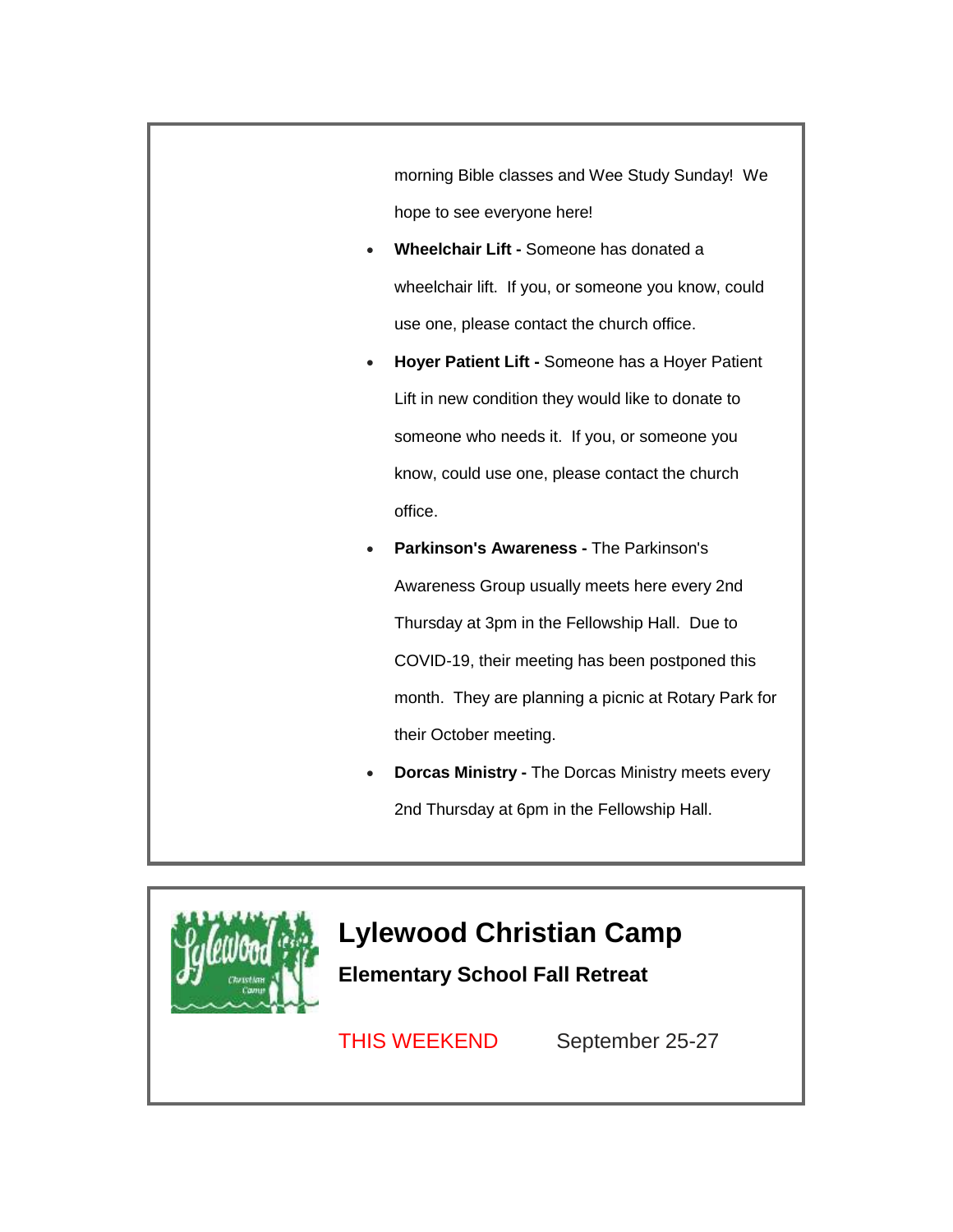You can visit Lylewood Christian Camp's website for more information and an application: <https://lylewood.org/>



### **Sunday Bible Classes Resuming**

### **THIS Sunday, September 27**

THIS Sunday, September 27, we are resuming our 9:00 Bible classes! The Preschool, Elementary, and Youth Group will meet in their classes. While we are planning on maintaining social distancing in our classes, we will ask all children elementary age and up to wear masks whenever social distancing is not possible. If a child has not brought his or her own individual mask, we will have mask available. All adults will meet in the Worship Center. We look forward to seeing everyone at 9am!

WEE Study will be offered for ages 3-Kindergarten in the Elementary Wing during our lesson time as well as our Ministry 937 for special needs children.



### **Baby Shower**

#### **Andrew and Autumn Gettelfinger**

**Sunday, October 4**

You are invited to attend an In-Person Baby Shower for Andrew and Autumn Gettelfinger on Sunday, October 4, 1- 2:30. They are registered at Target and on Amazon. They have decided not to learn the gender of the baby prior to its birth.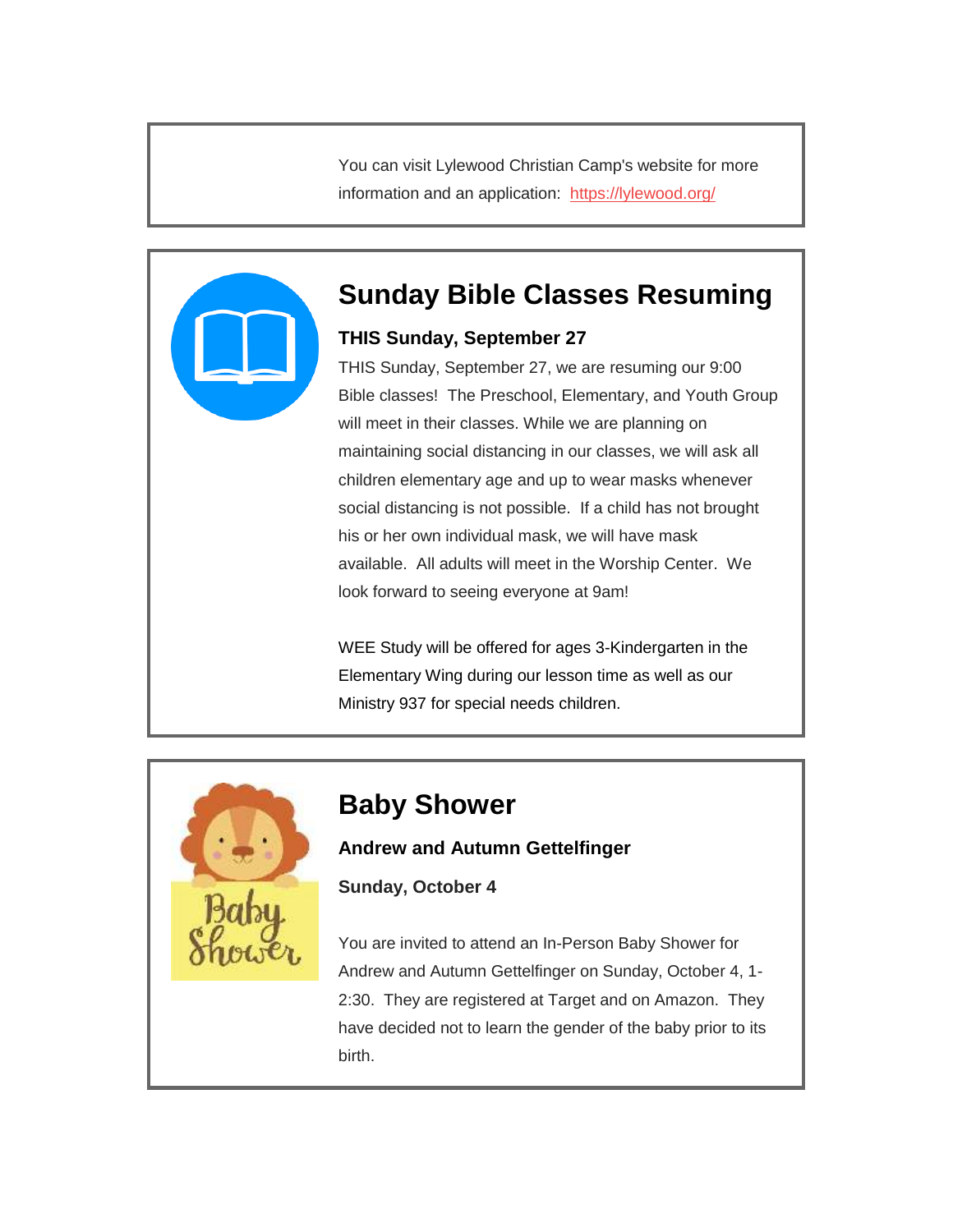

# **Rolling Reunion**

**Sunday, October 4**

Linic VC

**5-6pm**

We will be having a special event to honor our members who, due to the situation with COVID-19, have not been a regular part of our worship assemblies lately. Be listening for details this Sunday.



**M.A.G.I. Boxes**

We want to help Healing Hands International (a ministry of Churches of Christ) by providing M.A.G.I. Boxes. The M.A.G.I. Box Project sends Jesus' love throughout the world! There is power in a gift box when given with the love and message of Jesus Christ. You have an opportunity to **M**ake **A G**odly **I**mpact throughout the world by meeting physical needs of a child living in poverty, and your gift opens doors and hearts to hear the word of God. You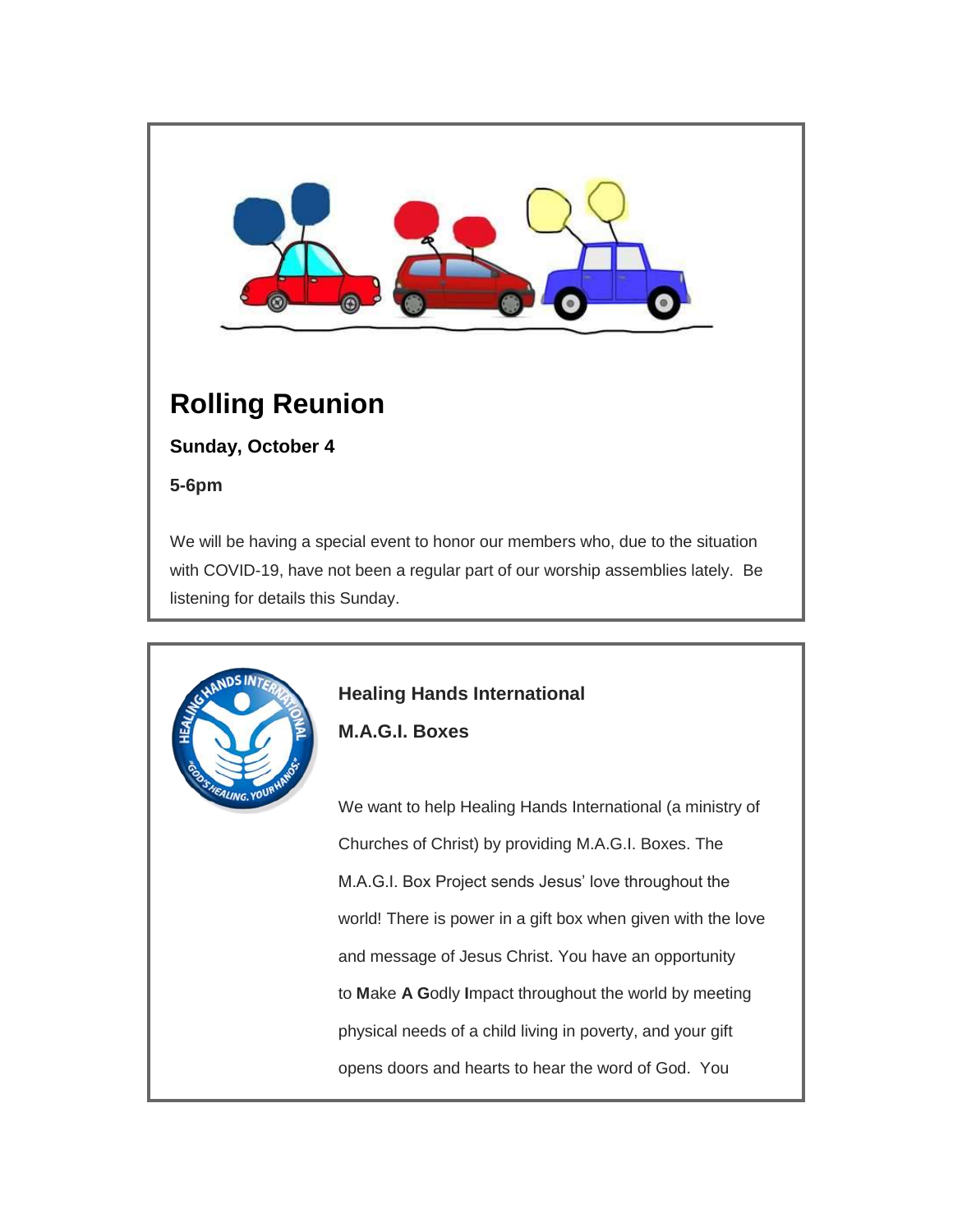simply take a box (available in the Worship Center), decide the gender and age you would like to help, and fill it with items (suggestions listed below.) Healing hands will then deliver the boxes around the world to children in need. Items to include in the boxes are:

- Hygiene: Soap, toothbrush, toothpaste, comb, washcloth, band-aids
- Clothing (New): NO USED CLOTHES PLEASE: Underwear, t-shirts, shorts, skirts or dresses, flip flops, sunglasses
- Educational: Pencils, sharpeners, crayons, coloring pencils, erasers, coloring books, notebooks, drawstring backpacks, solar calculators, rulers, pens
- Toys: Stuffed animals/dolls, cars, trucks, planes, marbles, yoyos, small toys, jump ropes, toy jewelry
- Additional Items: Bag of hard candy (NO chocolate or Jolly Ranchers), nutrition bars/small jar of peanut butter, reusable water bottle or cup, flashlight with batteries, bandana/scarf, small umbrella, small hammer

If you want to help but cannot fill a box, you can donate money and we will do the shopping! You can donate through the church app, our website, or through the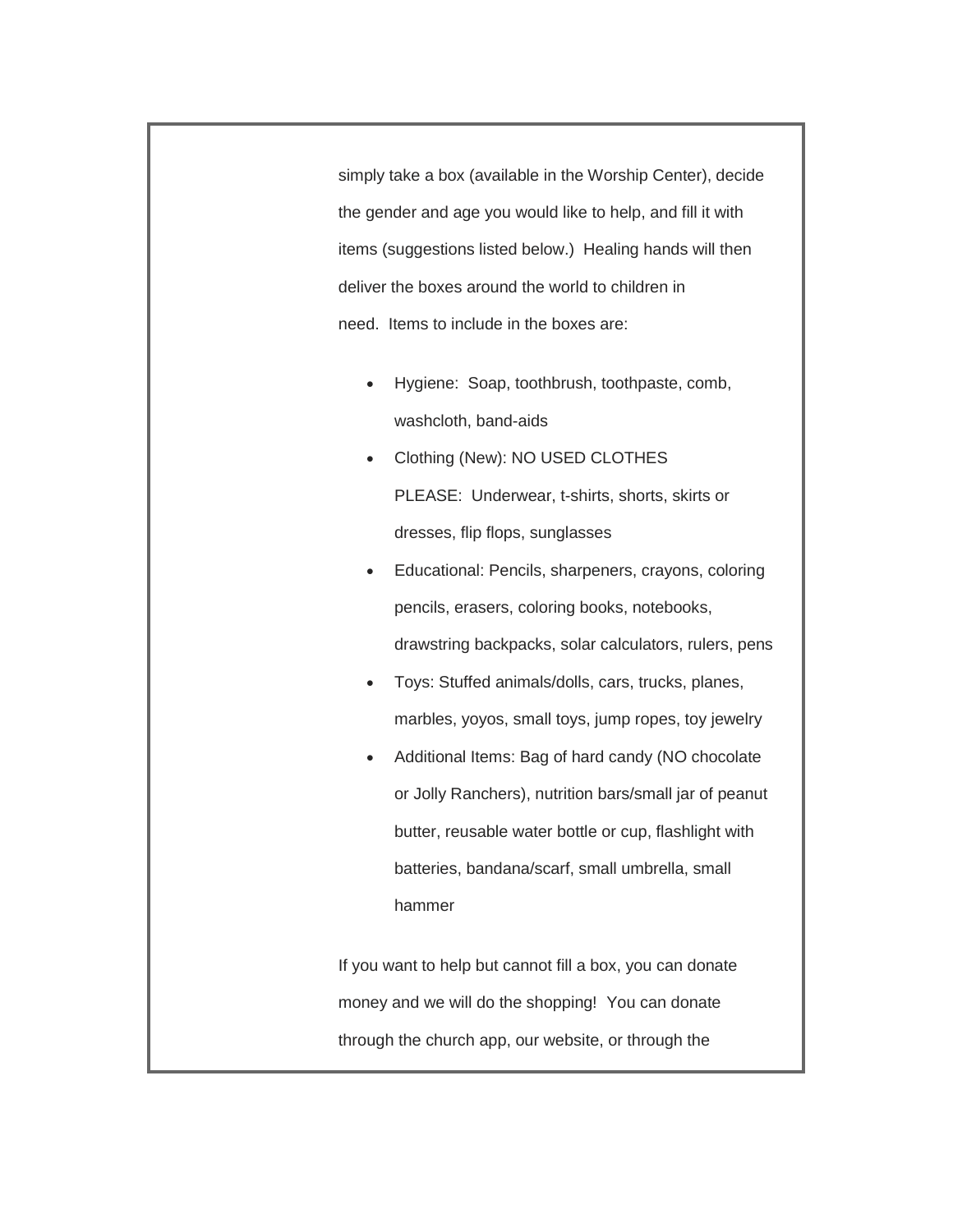office. Please note that the donation is for the M.A.G.I. Project.

**Boxes are due THIS Sunday, September 27**. See Diana McArthur or Chris Middleton for more info.



# **Veterans' Home Gift Baskets**

Twice a year, youth and volunteers involved with the Y.E.S. Organization visit with the residents at the Tennessee State Veterans' Home. This year, due to COVID-19, the residents are not receiving visitors. The Y.E.S. Organization would still like to show our appreciation to these individuals. They want to provide care packages for the 90 residents, and we are asking for your help in supporting this mission. We are asking for:

- word search puzzle books
- jig-saw puzzles (50-100 pieces only)
- adult coloring books and adult pencils (no crayons)
- magazines that are no older than January 2020. The magazines that are most requested are: Women's Day, USA Today, Home and Garden, Good Housekeeping, and Reader's Digest (Reader's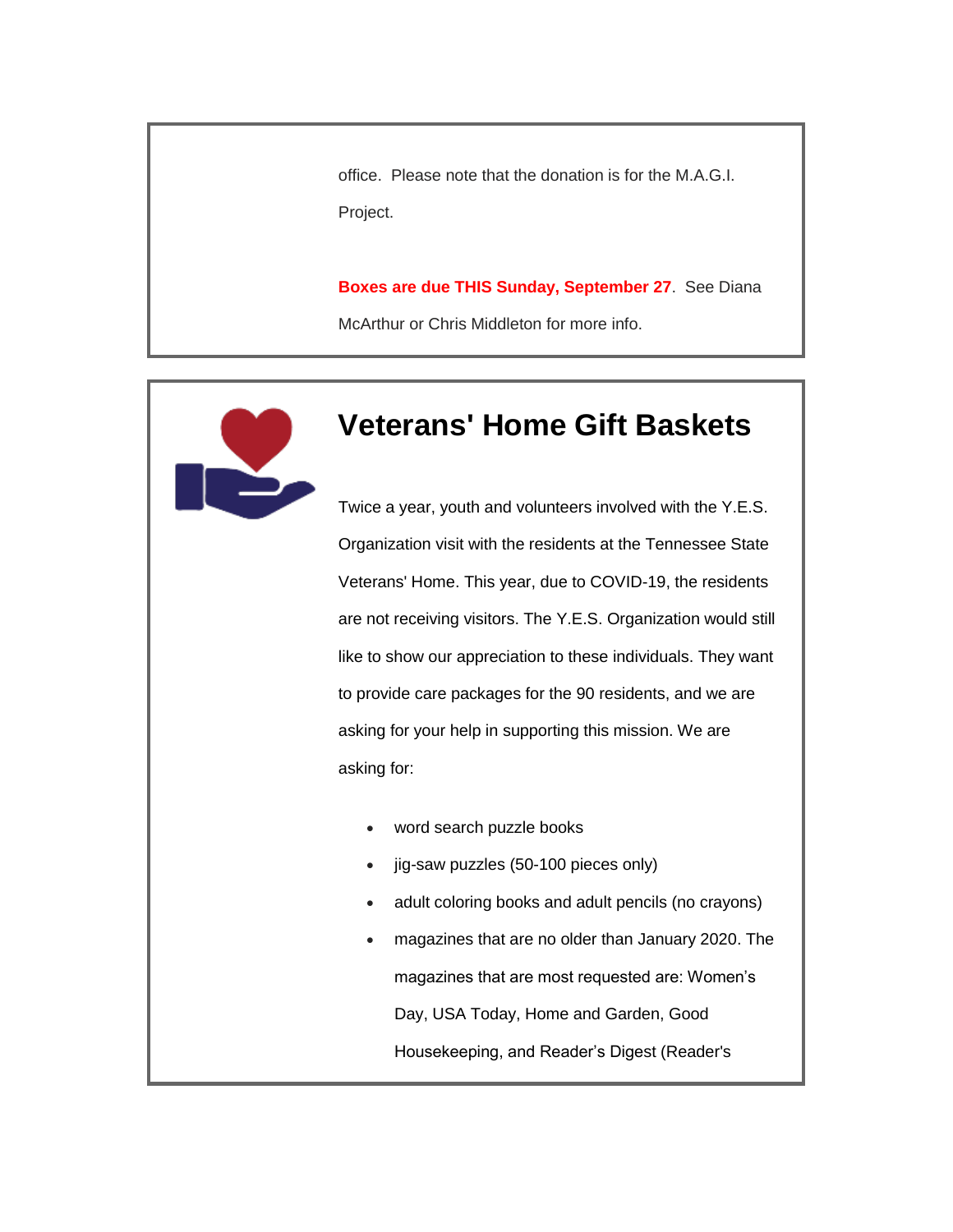Digest magazines do not have to be new. They can be issues you have in your home and no longer need, or you can purchase them new).

We are collecting these items now thru October 5. There is a collection bin at the Welcome Center in our Worship Center to collect items. If you have any questions, please see Ken or Diana Roberts.



## **Help for Local Students**

Many have asked about Backpack Buddies this year. With the uncertainty surrounding the school year, along with several new groups doing similar projects, we have transitioned to a new way to help. We have partnered with the FIT program in the school system. The FIT program works with school families who are struggling with housing security. We will be a resource for them through the year, helping to supply whatever we can to support students on the edge of homelessness. We have already supplied food and clothing for one family and are waiting for more needs as we move into the school year. We will be asking for extra donations from time to time in order to help with these efforts. If you usually help with Backpack Buddies donations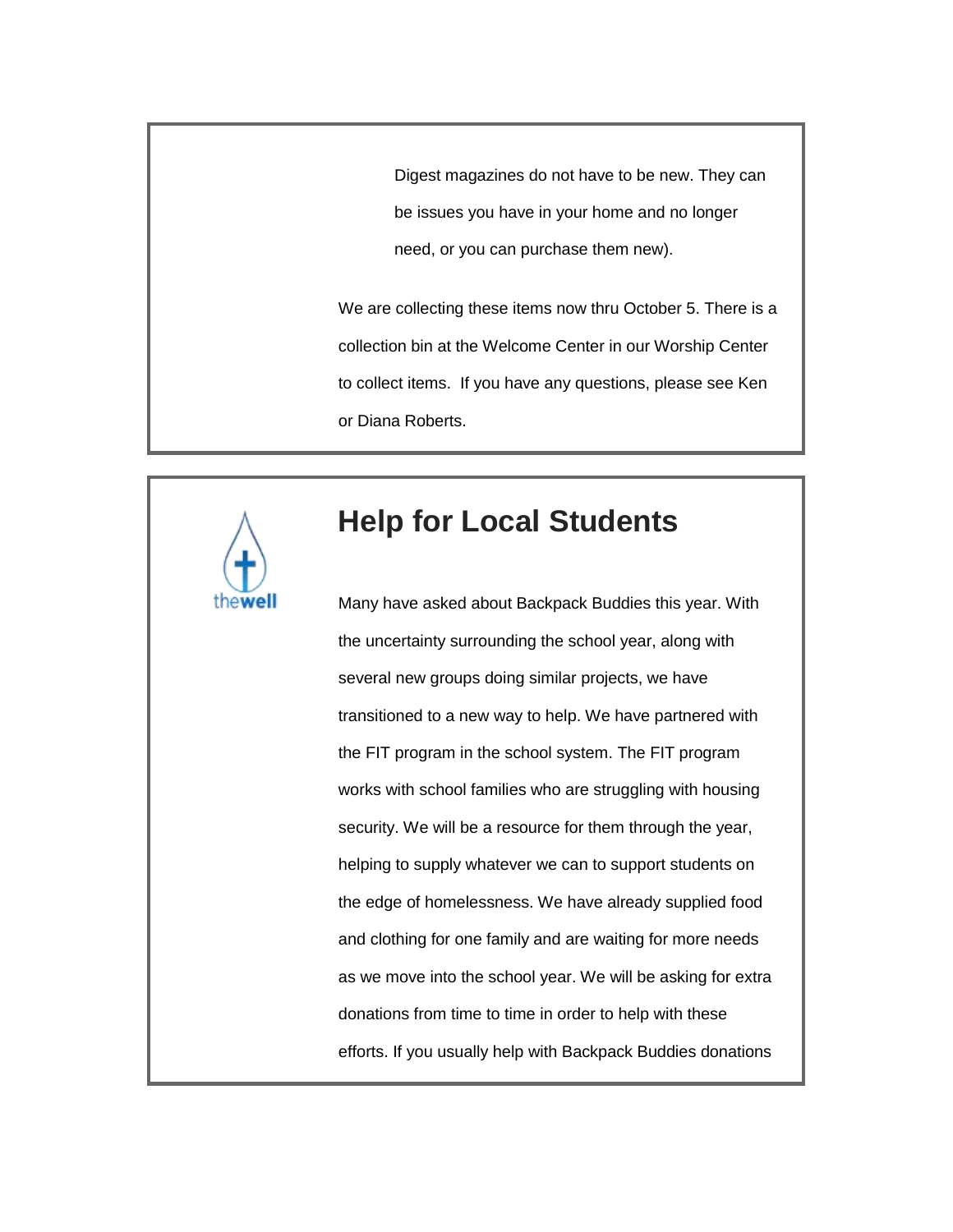and would like to be proactive in this area, you can go ahead and make a donation to so that we are ready to meet the needs that arise.



#### **Dorcas Ministry**

The Dorcas Ministry will meets the first Thursday of each month in the Fellowship Hall at 6pm. This is a service ministry that also provides an opportunity for fellowship and learning new skills. They work on sewing and other craft projects. You don't have to be a skilled seamstress - we will teach you how! Their next meeting will be Thursday, October 8. See or call Diana McArthur for more info.



### **Youth Group News**

#### **Sunday Morning**

 Middle School Class (6th-8th) High School Class (9th-12th) We are not meeting at this time due to the Coronavirus.

#### **Sunday Nights**

Muiznieks home - 3006 Edgemont Dr. This is an Intergenerational Life Group that welcomes all ages and includes the Youth Group. We are not meeting at this time due to the Coronavirus.

> **Sunday Online Bible Study - 5-6pm** Continuing our study in Genesis (Currently - Jacob and Esau) The link is: <https://us04web.zoom.us/j/2697545736>

**Wednesday Afternoon Mid-Week Bible Study** Middle School High School Please join us on Zoom each Wednesday from 4-5pm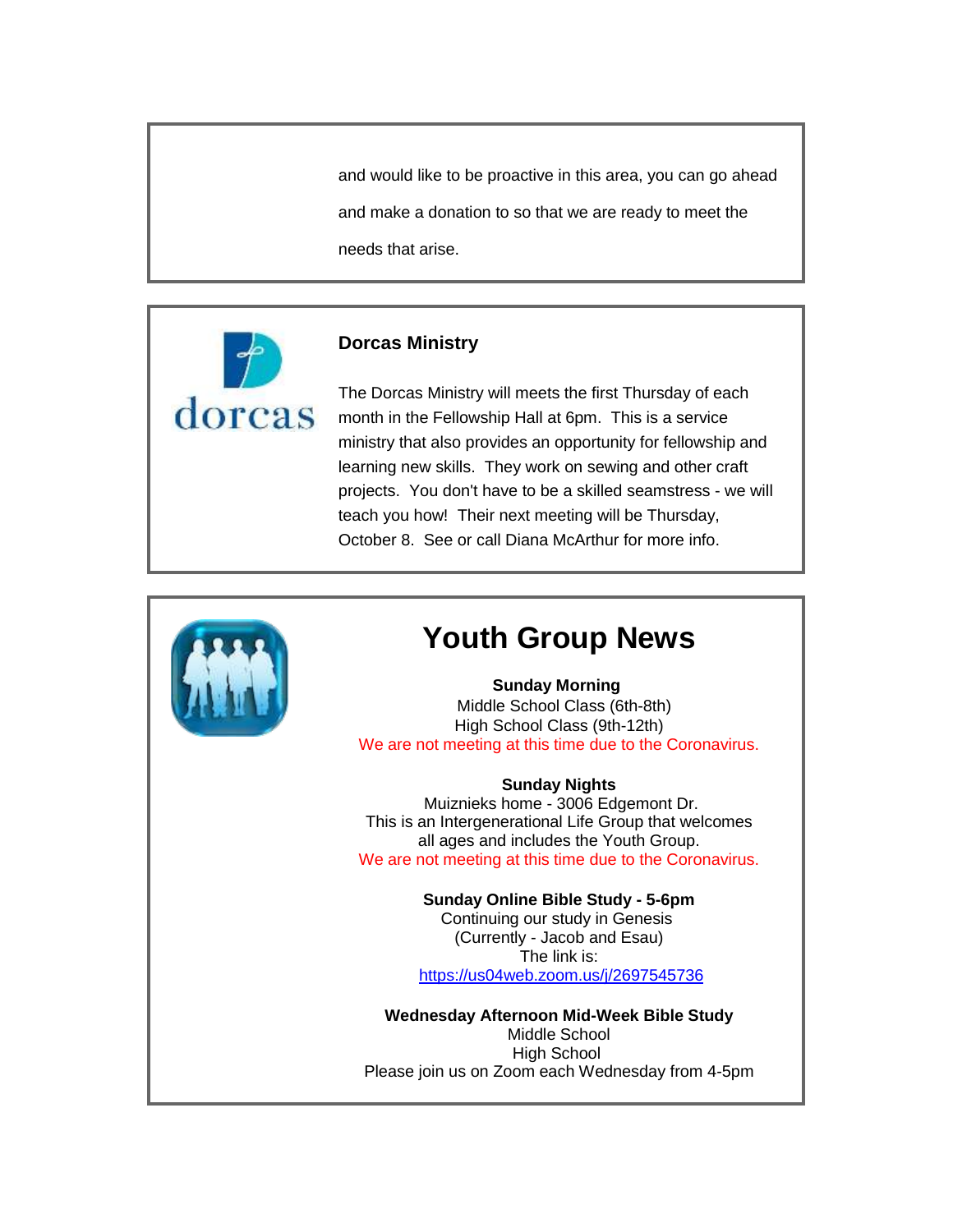The link is: <https://us04web.zoom.us/j/2697545736>



## **News From The WELL**

### **Jeans for The Well:**

The Well is in need of jeans - all sizes!!! You can donate new jeans or used jeans that are in great condition. Drop-off times are Monday and Wednesday, 1-6pm. Come to the back of the building and ring the doorbell. Someone will come to the door and receive your donations.

### **Socktober**

We are beginning Socktober early this year! We need socks for ladies and children. We will have a collection bin at the Welcome Center to collect new socks through the end of October.

### **Items you can help replenish:**

**Clothing Items:** (in great condition) We are now accepting donations of jeans and socks only and under the following guidelines:

- Dropoff times are Monday and Wednesday, 1-6pm. Come to the back of the building and ring the doorbell. Someone will come to the door and receive your donations.
- We are ONLY accepting of jeans and socks that are in GREAT shape. We are not accepting any other donations at this time. Please send all other items to another ministry in town.
- The green bin behind our building is closed at this time. Please do not leave your donations outside! Any items left outside will be disposed of.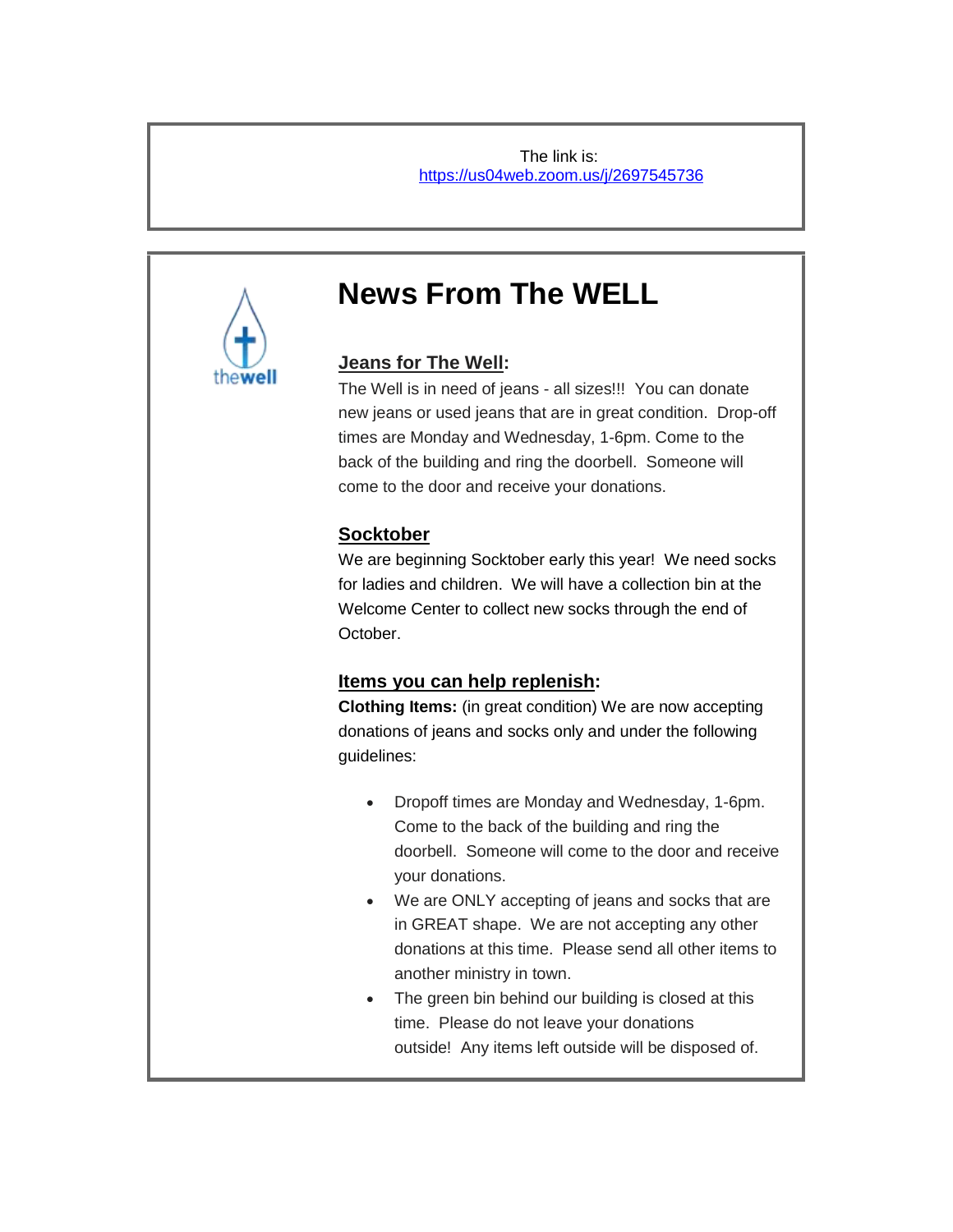**Food Item:** None at this time.

**Well Contact Information:** 931-802-2889 TheWell@TrentonCrossingChurch.com



**If you or someone you know needs to be added to our TC Prayer List, please contact the church office.**

- **Sympathy:** We extend our sympathy to Wilton McKinney and his family at the passing of his sister, Clara Ellen Thomas. She lived in Cadiz. Arrangements have not been made at this time.
- **Hospital:** Benjamin Fuller, 2-month-old son of Mathew and Monique Fuller, is in Vanderbilt Children's Hospital suffering from seizures.
- **Home:** Eileen Branch is now home following a stroke.
- **Hospice:** Jo Rhoads is now under hospice care.
- **Deployed:** Jesse Banning, Paul Dalton, Enrique Longoria, Brian Quinn, Charlie Reed (Basic Training), and John Reed.
- **Continued Prayers:** Joyce Carpenter, Geneva Chester, Susan Claud, Marta Dean, Marilyn Ezell,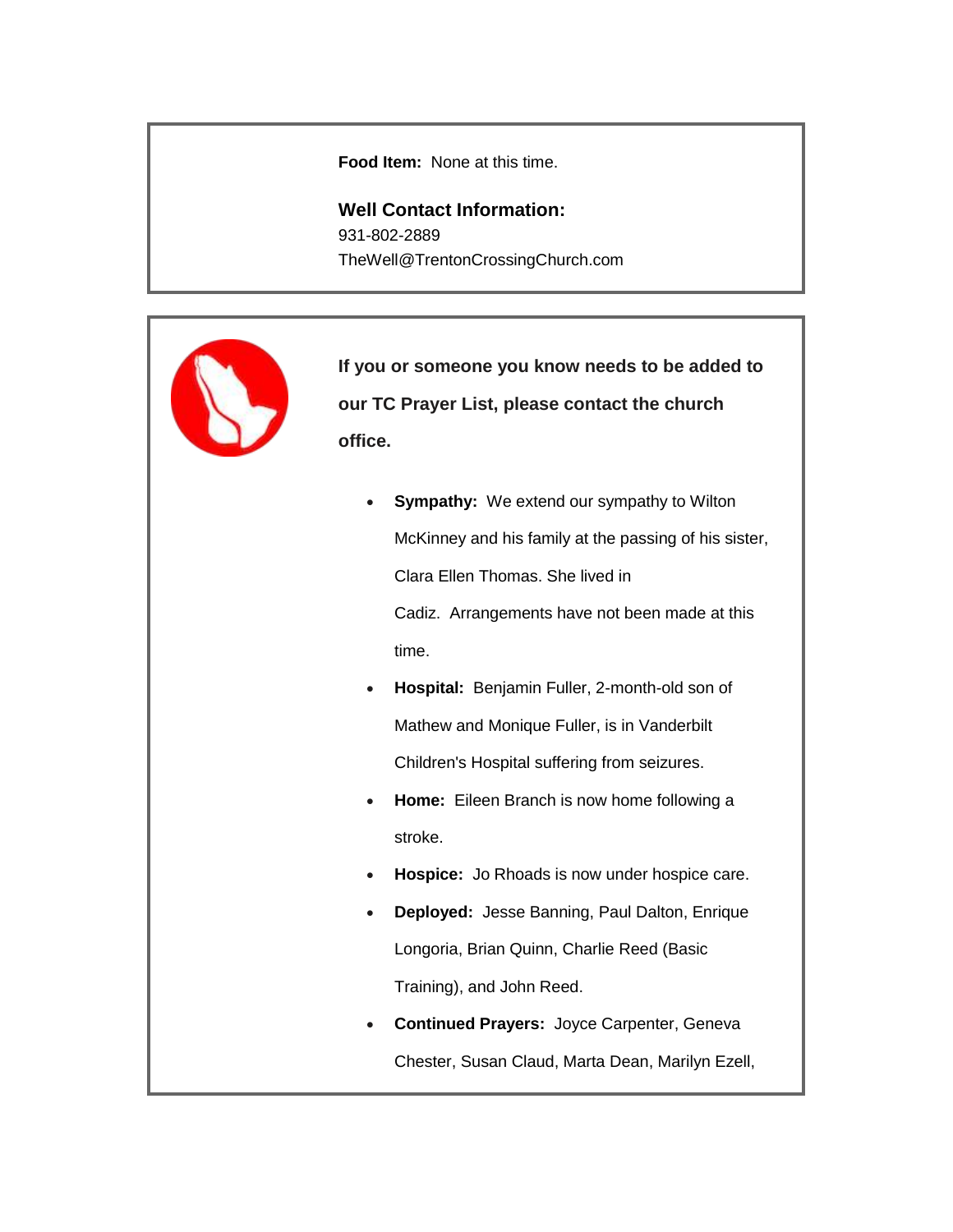Lenetta Graves, Jean Langley, Bob Lee, Bob Lewis, Mary Linton, Virgie Mallory, Joe & Shirley Marable, Glenda McKinney, Allison Quinn, Ann Suddeath, Greg Troupe, Marlene Walker, Matt Williams, and Lillian Wright.

 **Home-Centered:** Linda Allen, Jimmy & Betty Collier, Bessie Daniel, Frances Johnson, Virgie Mallory, and Dorothy Oliver.

 **Family & Friends**: Patricia Binkley (sister of Joanna Sikes) is recovering from a heart attack; Glen Chester (brother of Teresa Winn); Liam Garnett (2 year old suffering from birth defects and abuse. He in non-verbal and immobile. Our ramp ministry helped him); Charles Givens (brother of Pat Thompson) is undergoing tests; Bryan & Alice Gunter (friends of Mark Sharp) Brian was diagnosed with lukemia; Michael Hardy (son of Nita Hardy) various health issues; Robbie Heggie and family (our Youth Group was helping her family with home maintenance) for various family health and financial issues; Joe (neighbor of Ken Allen); Dixie Maxwell (aunt of Tiffany Hampton) was diagnosed with an inoperable brain tumor; Mistic Family (friends of Jill Compton), Judy Rye (relative of Pat Thompson) is in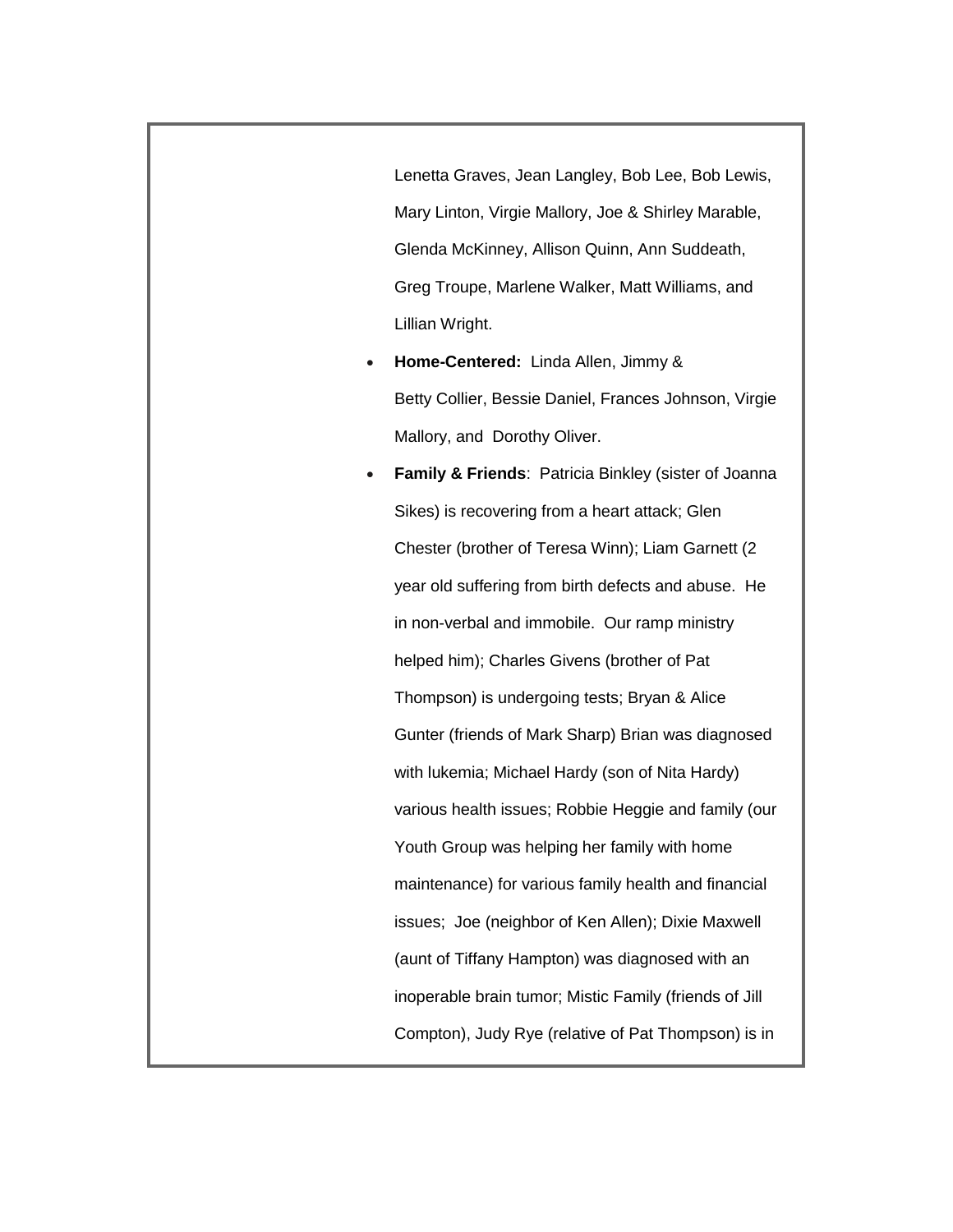Centennial Hospital; Bobbie Wilson (friend of Nita Hardy).

- **Arcadia Senior Living:** Sylvia Perry, Room 101 (175 Chesapeake Lane, Clarksville, 37040); Harold and Carolyn Vann, Apt. 313; Lovetta Wright, Room 332
- **Brookdale Senior Living:** Jo Rhoads, Room 509 (2183 Memorial Dr., 37043)
- **Jubilee House:** John Harrison, Room 114, (475 Bellamy Lane, 37043)
- **Uffelman:** Tammy Roe, Apt. 302: (215 Uffelman Dr., 37043)
- **Walking Horse:** Anita Cooper, Room 125 (207 Uffelman Dr., 37043)



## **WAYS TO CONNECT**

In addition to our 9:00 Sunday morning Bible classes and our 10:00 worship assembly, there are various ways for you to connect with us throughout the week, and they are posted below.

PLEASE NOTE: You DO NOT need to be registered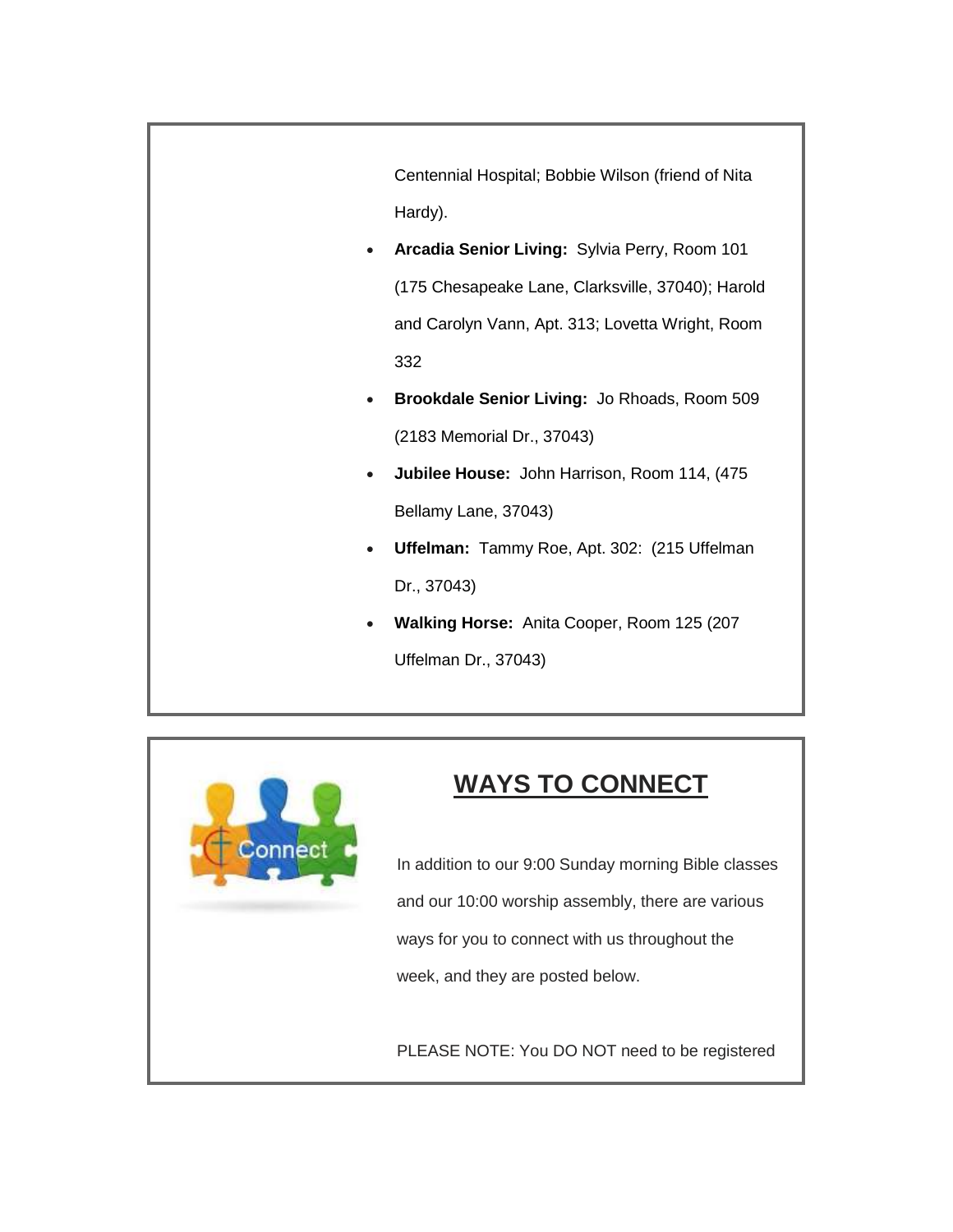on Facebook in order to access our Facebook page. Simply go to **[www.facebook.com](http://www.facebook.com/)** and go to our page (Church of Christ at Trenton Crossing)

**SPECIAL NOTE FOR YOUTH:** Chris Middleton is conducting several meetings/studies throughout the week using Zoom. Please scroll back to "Youth Group News" for the schedule and

link information.

**Sunday at 9am –** Bible Class with Jeff Shocklee using Zoom

This class will continue to be Zoomed live, even though Jeff will now be teaching in person from the building.

PLEASE NOTE: The link, Meeting ID, and Password

listed below are now permanent for this Sunday

class. They WILL NOT change from week to week.

The link is: <https://us04web.zoom.us/j/> . . .

Meeting ID: 344 569 933

Password: 019541

**Sunday at 10am –** Live Stream Worship

Our Facebook Page

(Church of Christ at Trenton Crossing)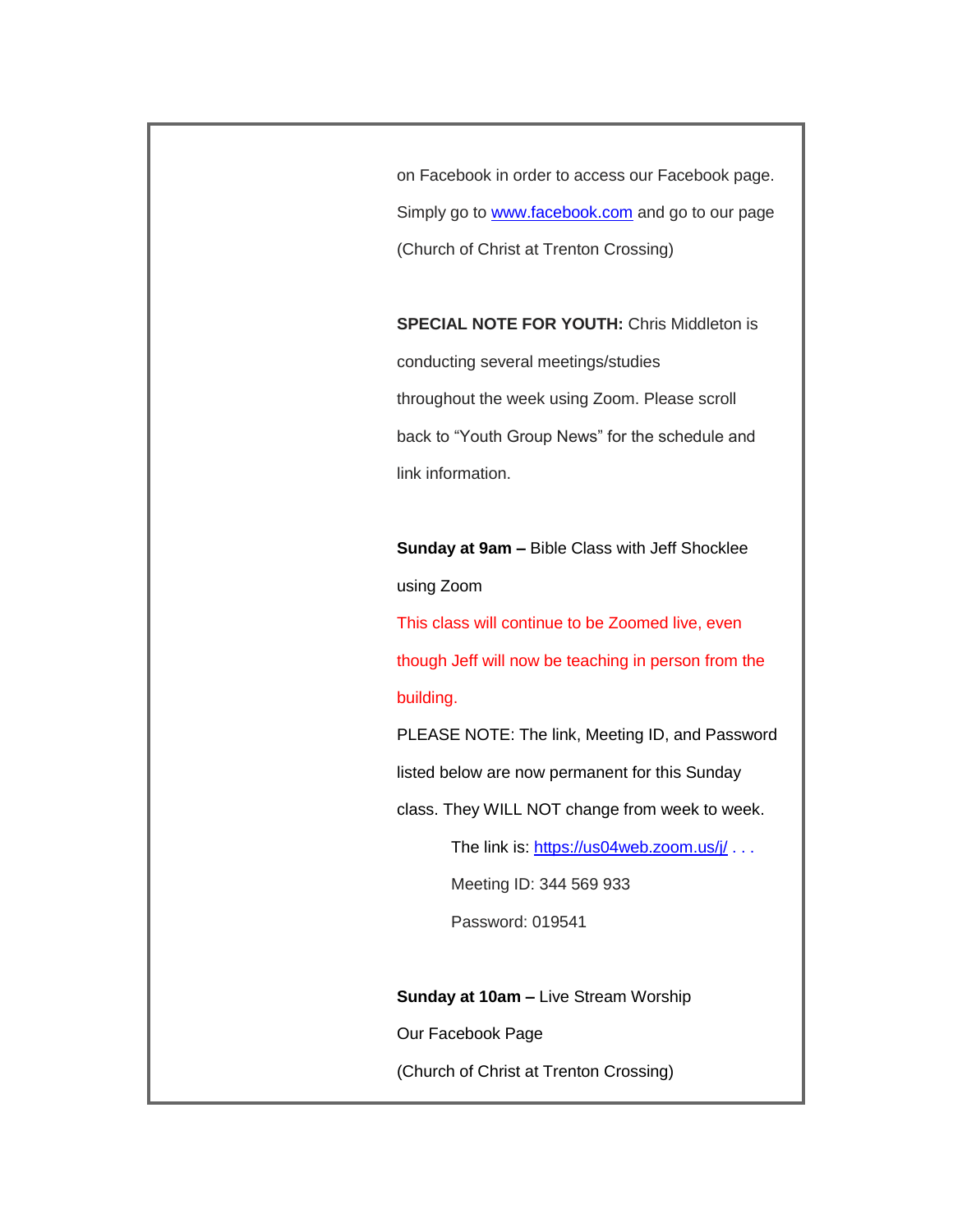Our Website (www. trentoncrossingchurch.com) YouTube (Church of Christ at Trenton Crossing)

**Sunday at 5:30pm –** "Virtual LIFE Group" Devotional with Geoffrey Facebook Live on our Facebook Page (Church of Christ at Trenton Crossing)

**NEW EVENT: Tuesday at 12:30pm -** Jeff Shocklee's 6:00pm Tuesday Zoom class just finished studying the gospel of John. Moving forward, Jeff will no longer being teaching on Tuesday using Zoom, but he will transition to an inperson study at The Well on Tuesdays at 12:30pm. That study will begin on October 6. There is plenty of space for social distancing and all are welcome to join the study.

**Wednesday at 6:30pm –** Midweek Devotional with **Geoffrey** Facebook Live on our Facebook Page

(Church of Christ at Trenton Crossing)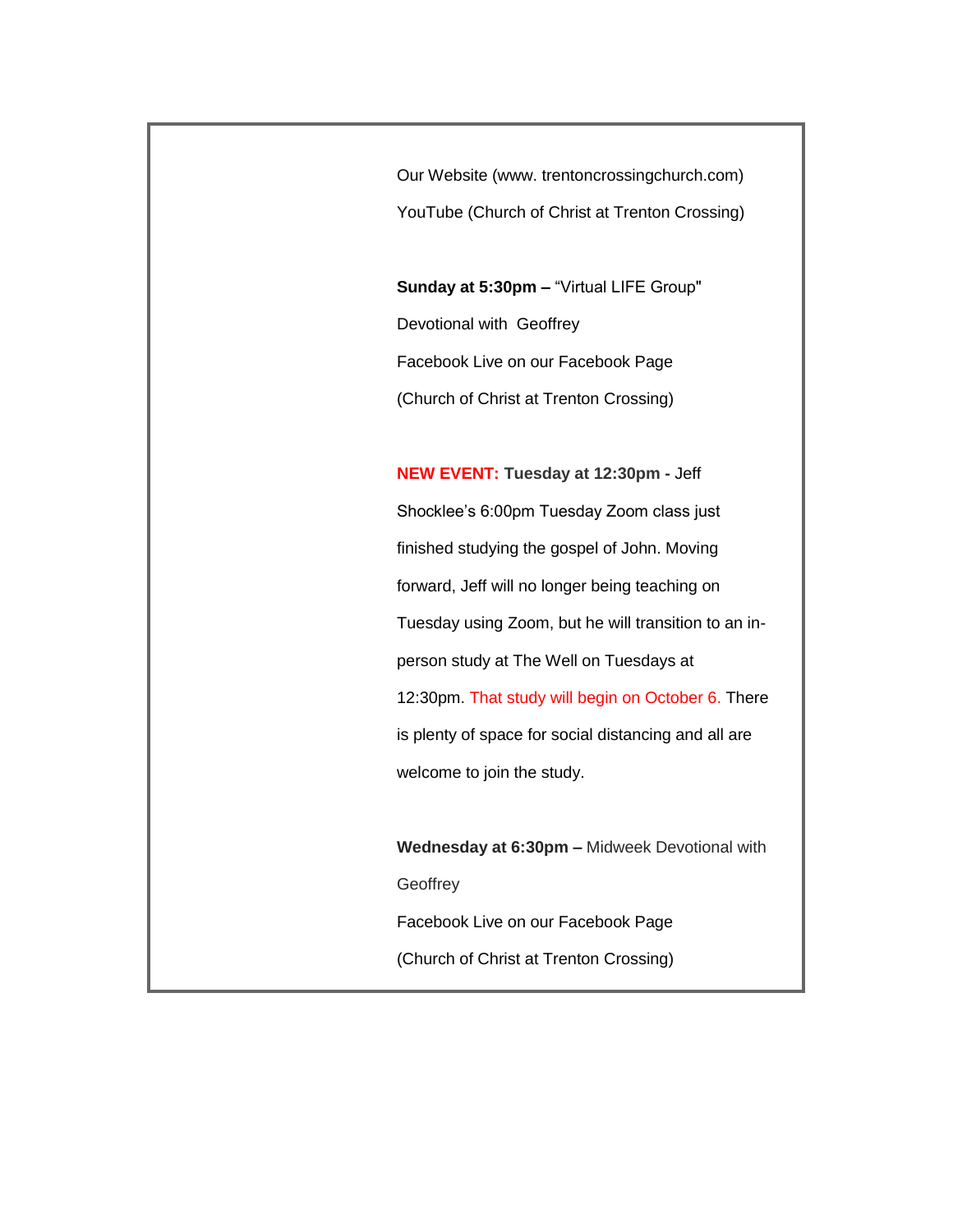

### **FROM THE ELDERS: FACE COVERINGS OR MASKS ARE REQUESTED AT OUR SUNDAY MORNING ASSEMBLY**

As you know, we are continuously monitoring the everchanging situation with COVID-19 in Montgomery County, and due to a stabilization in hospitalizations, we have decided to begin meeting again on Sundays. Please note the following items:

**WE HAVE RESUMED our in-person 10:00 worship assemblies.**

**WE ARE ASKING EVERYONE MIDDLE SCHOOL AGE AND UP to wear a face covering or mask while you are in the building,** unless doing so would create a health difficulty.

If you or your family members are in need of masks, they will be available at our Welcome Center.

We realize that many people have differing views on this matter, and we encourage mutual respect for each other during this most unusual time.

We welcome any input, and we ask for your prayers and understanding in this matter.